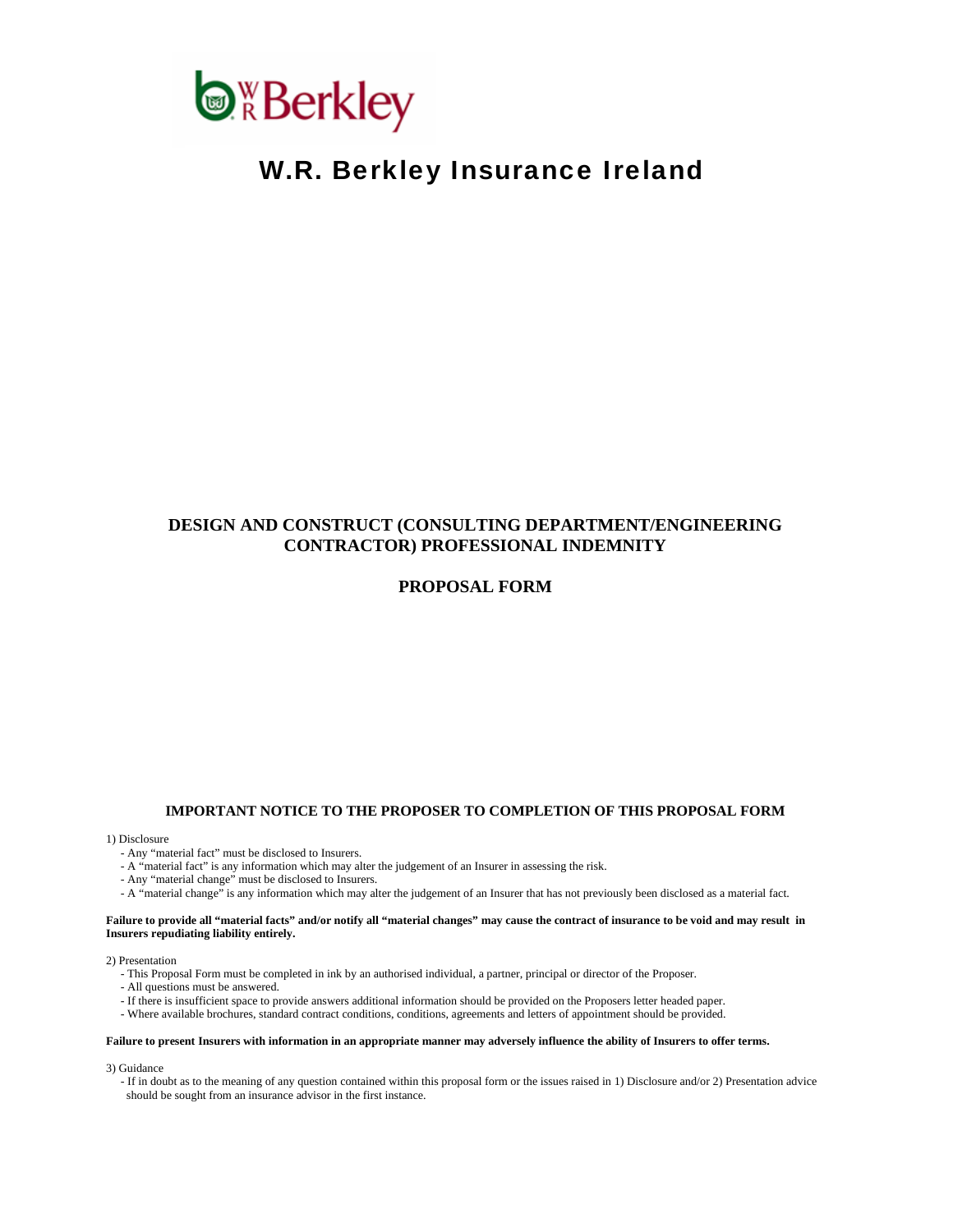#### **SECTION 1 – GENERAL DETAILS**

1) Please provide the following details:

| Name of Proposer(s) to be covered (including predecessors in business) | Date Established |
|------------------------------------------------------------------------|------------------|
|                                                                        |                  |
|                                                                        |                  |
|                                                                        |                  |
|                                                                        |                  |
|                                                                        |                  |

2) Main address of the Proposer and any overseas addresses (specifying the name and position of the individual responsible at each location including web and e mail addresses):

# E mail address Web address

3) Individual, partner, principal, director, consultants under a contract of service details:

| Name | Age | Qualifications | Date (s) Qualified |
|------|-----|----------------|--------------------|
|      |     |                |                    |
|      |     |                |                    |
|      |     |                |                    |
|      |     |                |                    |
|      |     |                |                    |
|      |     |                |                    |

# **Attach CV where the Proposer has been established less than 5 years and/or where any individual has no relevant qualifications.**

| 4) Number of employees split between the following:                                                    |  |  |  |  |  |  |  |  |  |
|--------------------------------------------------------------------------------------------------------|--|--|--|--|--|--|--|--|--|
| <b>Oualified</b><br>Administrative<br>Other (specify)                                                  |  |  |  |  |  |  |  |  |  |
| 5) Is the Proposer connected or associated (financially or otherwise) with any other entity?<br>Yes/No |  |  |  |  |  |  |  |  |  |
| 5.1) If yes is cover required for any work undertaken for any associated entity?<br>Yes/No             |  |  |  |  |  |  |  |  |  |
| 5.2) If yes please provide full details including nature of the work undertaken and income derived.    |  |  |  |  |  |  |  |  |  |

| 6) During the past 6 years has the Proposers name been changed, has any other business been purchased | Yes/No |
|-------------------------------------------------------------------------------------------------------|--------|
| and/or has any merger or consolidation taken place?                                                   |        |

If yes please provide details.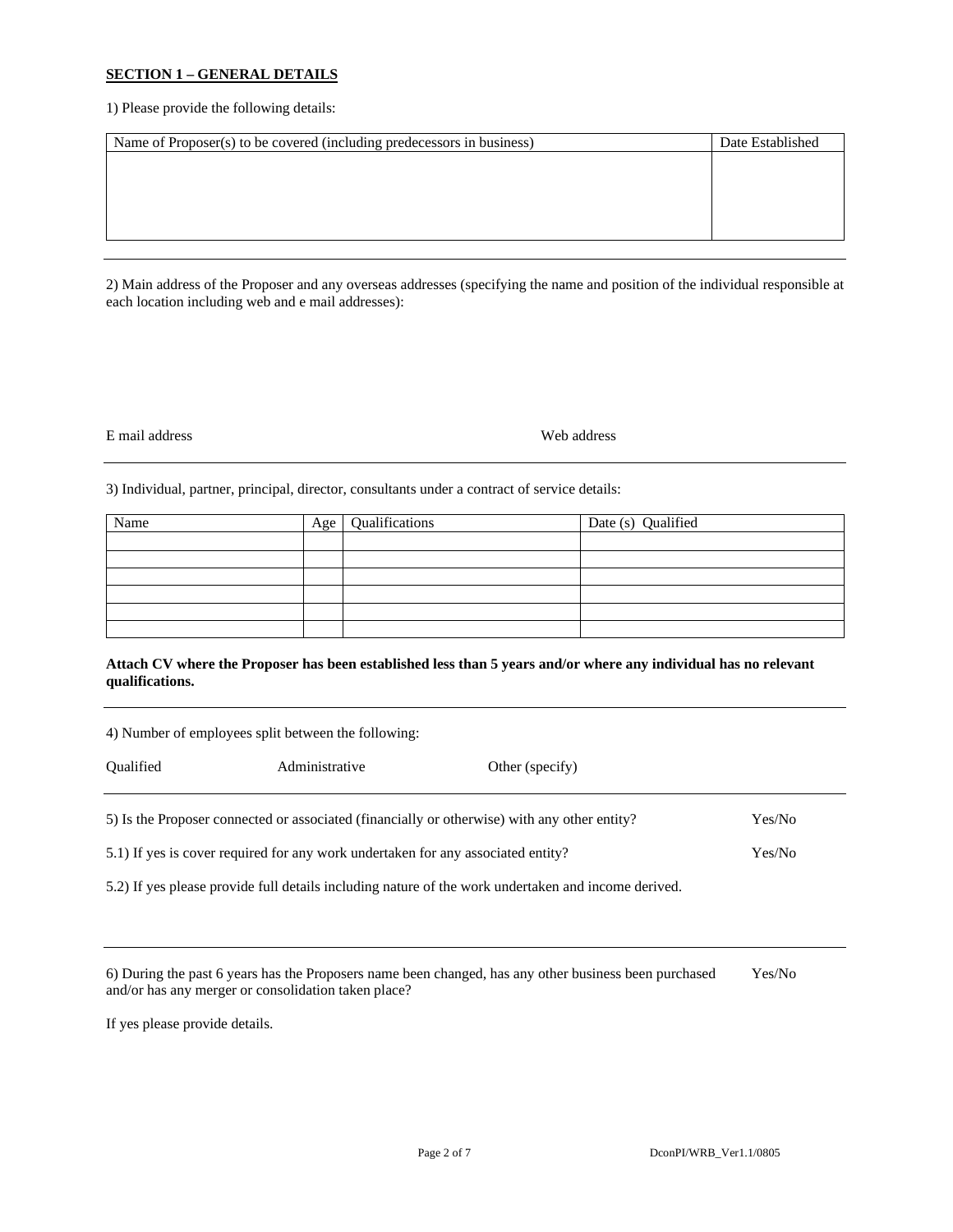# **SECTION 2 – CLAIMS INFORMATION**

After full enquiry:

| $\overline{1}$ | has the Proposer sustained any loss through the fraud or dishonesty of any person?                                                                                                                                            | Yes/No  |
|----------------|-------------------------------------------------------------------------------------------------------------------------------------------------------------------------------------------------------------------------------|---------|
| 2)             | is the Proposer aware of any fraud, dishonesty, bankruptcy or administration order applicable<br>to any past or present principal, partner, director or employee?                                                             | Yes/No  |
| 3)             | is the Proposer aware of any criminal conviction, or criminal charge pending but not yet tried,<br>against any past or present principal, partner, director, or employee (other than motoring<br>offences)?                   | Yes/No  |
| 4)             | has past or present principal, partner, director, employee, or other fee earner at the Proposer's<br>firm or practice ever faced disciplinary proceedings by the any relevant professional<br>organisation?                   | Yes/No  |
| 5)             | has any claim been made against the Proposer's business or any principal, partner, director or<br>employee whilst in this or any other business?                                                                              | Yes/No  |
| 6)             | is the Proposer aware of any circumstance or incident which has or could result in any claim<br>being made against the Proposer's business, or any principal, partner, director or employee of<br>this or any other business? | Yes/No- |

If yes please provide details.

# **SECTION 3 – THE BUSINESS:WORK UNDERTAKEN**

1.1) What is the Proposer's financial year end?

1.2) Please provide the Proposer's turnover in each of the financial periods derived from clients based in:

|               | Last Financial Year Ended | <b>Current Financial Year Ending</b> | Coming Financial Year Ending |
|---------------|---------------------------|--------------------------------------|------------------------------|
|               |                           |                                      |                              |
| Ireland       |                           |                                      |                              |
| E.U.          |                           |                                      |                              |
| Rest of World |                           |                                      |                              |
| Total         |                           |                                      |                              |

## **N.B. Start-up practices must provide a projection of fees/income for the Coming Financial Year**

If turnover is declared as derived from clients based in "Rest of World" please provide details including territories involved and income derived.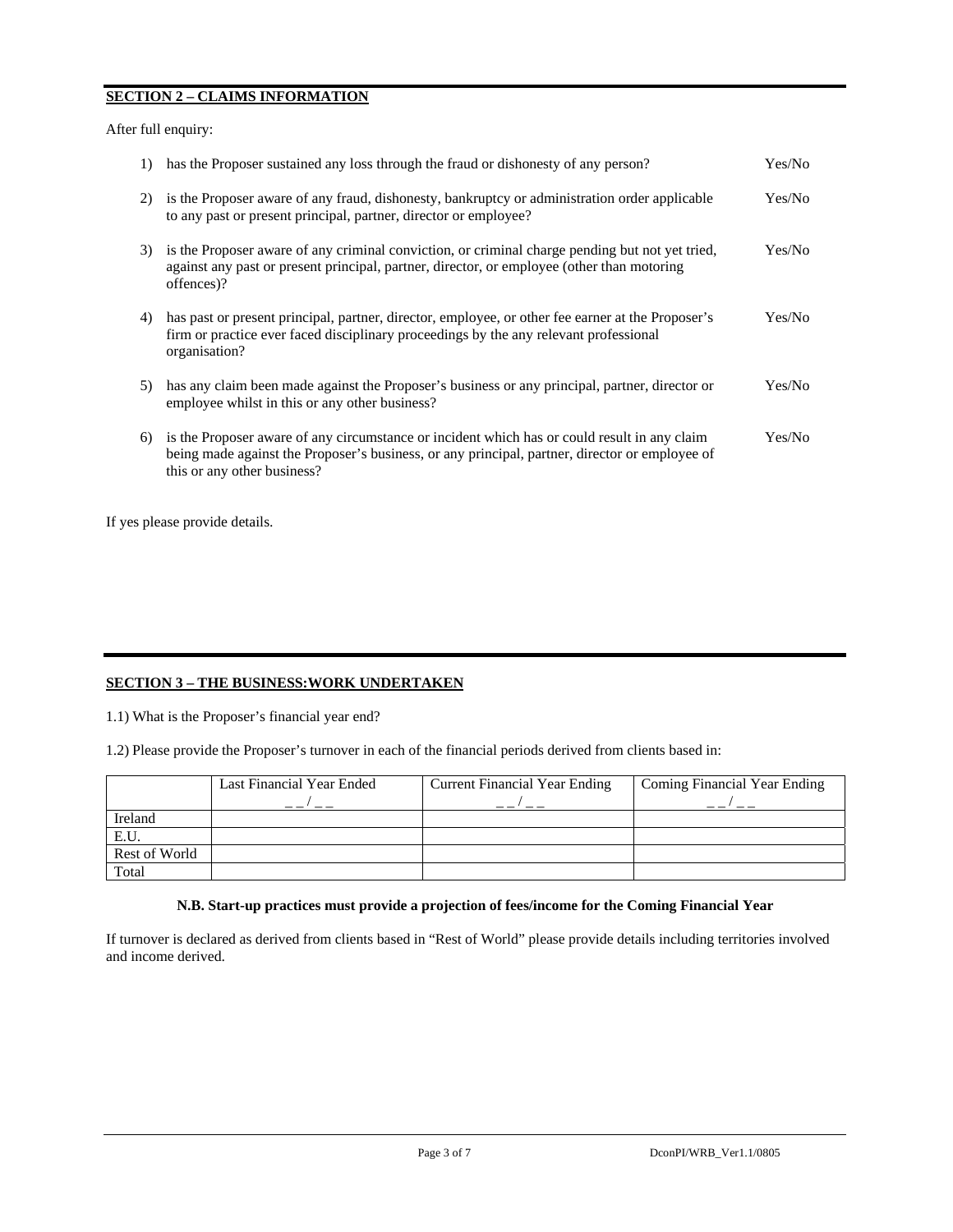2) Please allocate below, as a percentage to a total of 100%, the turnover between activities undertaken for the last complete financial year:

|                                                                    | Ireland | E.U. | RoW | Total |
|--------------------------------------------------------------------|---------|------|-----|-------|
| Proposer designs and constructs from own design & provides full    |         |      |     |       |
| technical supervision                                              |         |      |     |       |
| Proposer designs and/or provides technical services where no       |         |      |     |       |
| construction is undertaken by the Proposer                         |         |      |     |       |
| Proposer constructs from designs of qualified architects/engineers |         |      |     |       |
| (who have their own Professional Indemnity Insurance) performed    |         |      |     |       |
| on behalf of the Proposer                                          |         |      |     |       |
| Proposer constructs from designs of, and technical supervision     |         |      |     |       |
| performed by, qualified architects/engineers who have their own    |         |      |     |       |
| Professional Indemnity Insurance                                   |         |      |     |       |
| Proposer constructs from designs supplied by the principal,        |         |      |     |       |
| employers or client                                                |         |      |     |       |
| Other Turnover not listed above:                                   |         |      |     |       |
| Please give details                                                |         |      |     |       |
|                                                                    |         |      |     |       |
|                                                                    |         |      |     |       |
|                                                                    |         |      |     |       |
|                                                                    |         |      |     | 100%  |

## **N.B. Start-up practices must complete this section as a projection for the Coming Financial Year.**

3) Please allocate below, as a percentage to a total of 100%, the fees/income between activities undertaken for the last complete financial year:

#### **N.B. Start-up practices must complete this section as a projection for the Coming Financial Year.**

|                                                                    | Ireland | E.U. | RoW | Total |
|--------------------------------------------------------------------|---------|------|-----|-------|
| Architectural                                                      |         |      |     |       |
| <b>Town Planning</b>                                               |         |      |     |       |
| Feasibility Studies - no design                                    |         |      |     |       |
| Landscape/Garden Architecture                                      |         |      |     |       |
| <b>Quantity Surveying</b>                                          |         |      |     |       |
| Residential Structural Surveys or Inspection Reports or Valuations |         |      |     |       |
| Interior Design (Structural)                                       |         |      |     |       |
| Interior Design (Non-Structural)                                   |         |      |     |       |
| Project Co-ordination                                              |         |      |     |       |
| Project Management                                                 |         |      |     |       |
| <b>Building Surveying</b>                                          |         |      |     |       |
| Planning Supervisory                                               |         |      |     |       |
| <b>Expert Witness</b>                                              |         |      |     |       |
| Environmental                                                      |         |      |     |       |
| <b>Drafting</b>                                                    |         |      |     |       |
| Clerks of Works                                                    |         |      |     |       |
| Interior Design or Refurbishment                                   |         |      |     |       |
| Non-structural Refurbishment                                       |         |      |     |       |
| Other (specify)                                                    |         |      |     |       |
|                                                                    |         |      |     | 100%  |

If fees/income are/is declared as "Project Management" and/or "Project Co-ordination" the **Project Management and Project Co-ordination Supplementary Questionnaire** may be required.

If fees/income are/is declared as "Planning Supervisor" the **Planning Supervisors Construction, Design and Management Supplementary Questionnaire** may be required.

If fees/income are/is declared as "Survey/Valuation/Inspection" the **Survey, Valuation and Inspection Supplementary Questionnaire** will be required.

If fees/income are/is declared as "Environmental" the **Pollution Supplementary Questionnaire** will be required.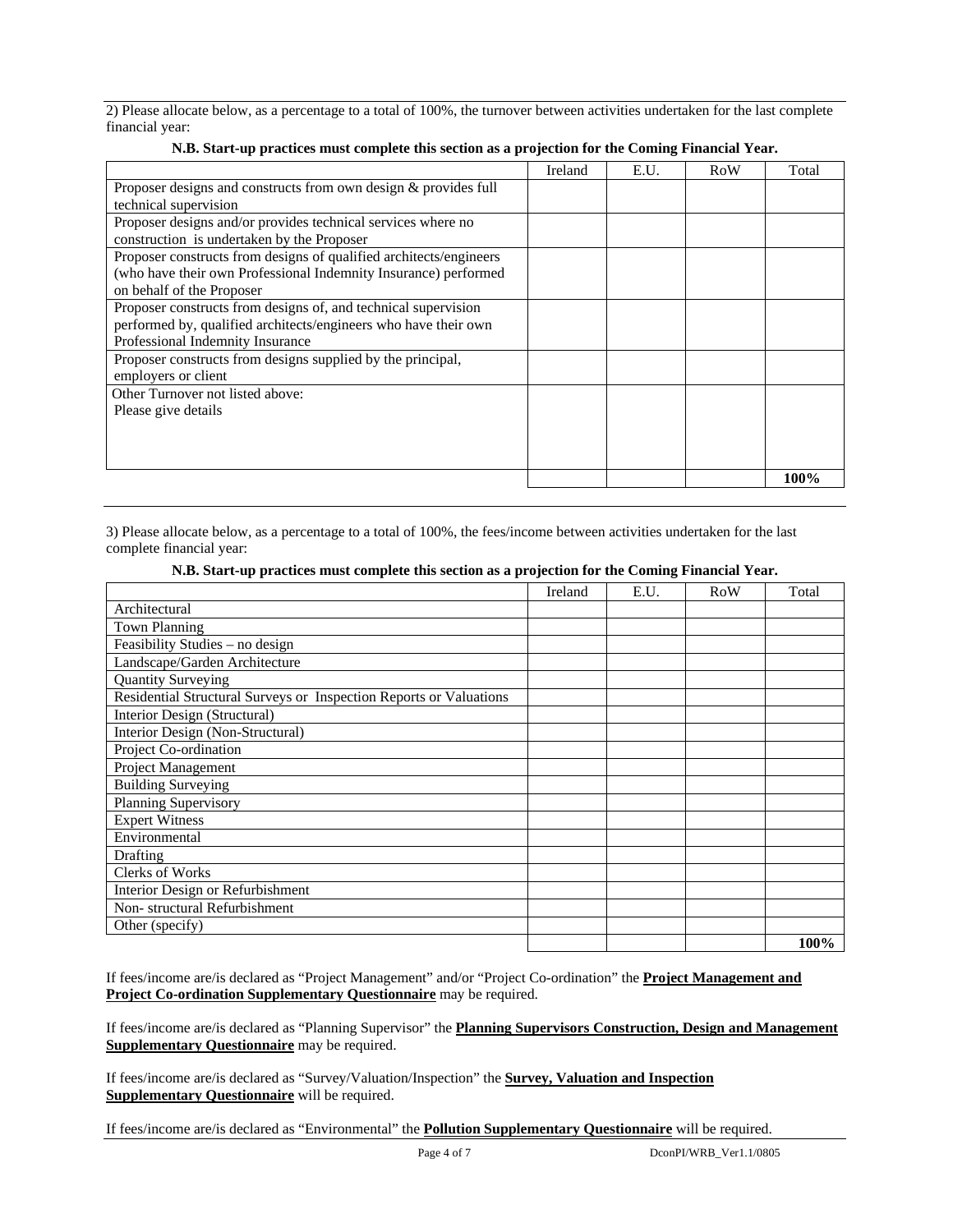4) Please allocate below, as a percentage to a total of 100%, the fees/income for the last financial year between contracts where the interest is:

|                                                        | Ireland | E.U. | RoW | Total |
|--------------------------------------------------------|---------|------|-----|-------|
| Commercial Offices and Shopping centres                |         |      |     |       |
| Bridges and/or Tunnels                                 |         |      |     |       |
| Harbours and/or Jetties and/or Off-shore installations |         |      |     |       |
| Sewerage and Water Schemes                             |         |      |     |       |
| Retail                                                 |         |      |     |       |
| Nuclear or Atomic Projects                             |         |      |     |       |
| Foundations and Underpinning                           |         |      |     |       |
| Leisure, Sport and Amusement                           |         |      |     |       |
| Chemical, Petro-chemical and Refineries                |         |      |     |       |
| Housing Schemes (2-3 floors)                           |         |      |     |       |
| <b>High Rise Building</b>                              |         |      |     |       |
| Churches / Cathedrals                                  |         |      |     |       |
| Schools, Hospitals, Municipal Building                 |         |      |     |       |
| Airports, Railways                                     |         |      |     |       |
| Roads Highways, or Motorways                           |         |      |     |       |
| <b>Retail/Business Parks</b>                           |         |      |     |       |
| <b>Industrialised Systems Building</b>                 |         |      |     |       |
| Other (specify)                                        |         |      |     |       |
|                                                        |         |      |     | 100%  |

# **N.B. Start-up practices must complete this section as a projection for the Coming Financial Year.**

If fees/income are/is declared as "Sewerage and Water Schemes", "Harbours and/or Jetties and/or Off-shore installations", and/or "Chemical, Petro-chemical and Refineries" the **Pollution Supplementary Questionnaire** will be required.

| 5) Is cover required for any other activity, now ceased, which is different to those declared in (3) and (4) | Yes/No |
|--------------------------------------------------------------------------------------------------------------|--------|
| above?                                                                                                       |        |

If yes please provide details.

| 6) Is the Proposer aware of any change in activity/structure that will occur in the coming financial year? |  |  |  |  |  |  |  |  |  | Yes/No |
|------------------------------------------------------------------------------------------------------------|--|--|--|--|--|--|--|--|--|--------|
|------------------------------------------------------------------------------------------------------------|--|--|--|--|--|--|--|--|--|--------|

If yes please provide details.

7) What percentage of fees over the last three years have been paid to outside consultants?

7.1) If fees are paid to outside consultants is cover required for the work undertaken by the outside Yes/No consultants?

7.2) If yes please provide full details including nature of the work, projects undertaken and names of consultants.

8) Please list the Proposer's five largest contracts undertaken in the last three years.

| Type of Service and Country | Fee | <b>Contract Value</b> | Date Commenced | Date Completed |
|-----------------------------|-----|-----------------------|----------------|----------------|
|                             |     |                       |                |                |
|                             |     |                       |                |                |
|                             |     |                       |                |                |
|                             |     |                       |                |                |
|                             |     |                       |                |                |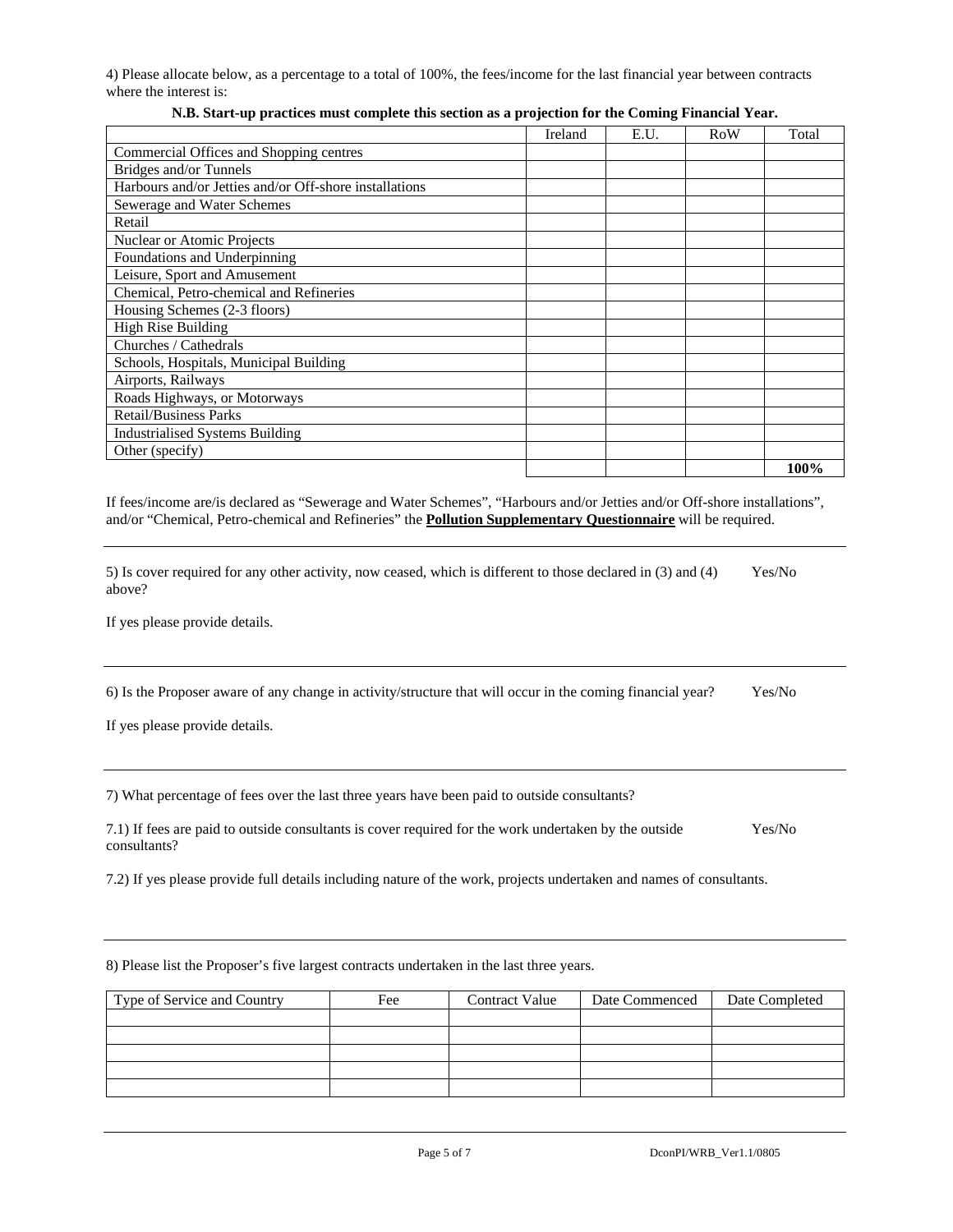#### 9) Please list the Proposer's five largest contracts due to be undertaken in the next three years.

| Type of Service and Country | Fee | <b>Contract Value</b> | <b>Anticipated Date</b> | <b>Anticipated Date</b> |
|-----------------------------|-----|-----------------------|-------------------------|-------------------------|
|                             |     |                       | of Commencement         | of Completion           |
|                             |     |                       |                         |                         |
|                             |     |                       |                         |                         |
|                             |     |                       |                         |                         |
|                             |     |                       |                         |                         |
|                             |     |                       |                         |                         |

10) Is the Proposer a member of a consortium or has the Proposer entered into a joint venture agreement? Yes/No

If yes please provide details.

| 11) Does or has the Proposer's work involved repetitive construction units?                                                                                                                     | Yes/No |
|-------------------------------------------------------------------------------------------------------------------------------------------------------------------------------------------------|--------|
| If yes please provide details.                                                                                                                                                                  |        |
|                                                                                                                                                                                                 |        |
| 12) Does the Proposer engage in the manufacture or fabrication of any pre-engineered units?                                                                                                     | Yes/No |
| If yes please provide details.                                                                                                                                                                  |        |
| 13) Does the Proposer or has the Proposer in the past undertaken cladding, curtain-walling and or glazing<br>activities?                                                                        | Yes/No |
| 13.1) Does the Proposer undertake the installation of site assembled built up walls or roofs, either of<br>glass or of other materials, which include insulation?                               | Yes/No |
| If yes are these thermographically tested after installation?                                                                                                                                   | Yes/No |
| 13.2) Does the Proposer undertake the manufacture or installation of factory manufactured insulated<br>systems?                                                                                 | Yes/No |
| If yes is the Proposer responsible for the fixing design and does the Proposer provide written and/or<br>verbal assurances regarding weatherproofing or insulation of these installation units? | Yes/No |

14) Please clarify the type of work normally carried out, whether consisting of well established techniques or of the same nature of new and original thought developments, processes or designs employed. State, whether and what licensing or similar agreements are in force, and the degree to which supervision of them is exercised by associates

15) Has the Firm ever failed to complete a project? Yes/No

If yes, please explain the reason and type of project.